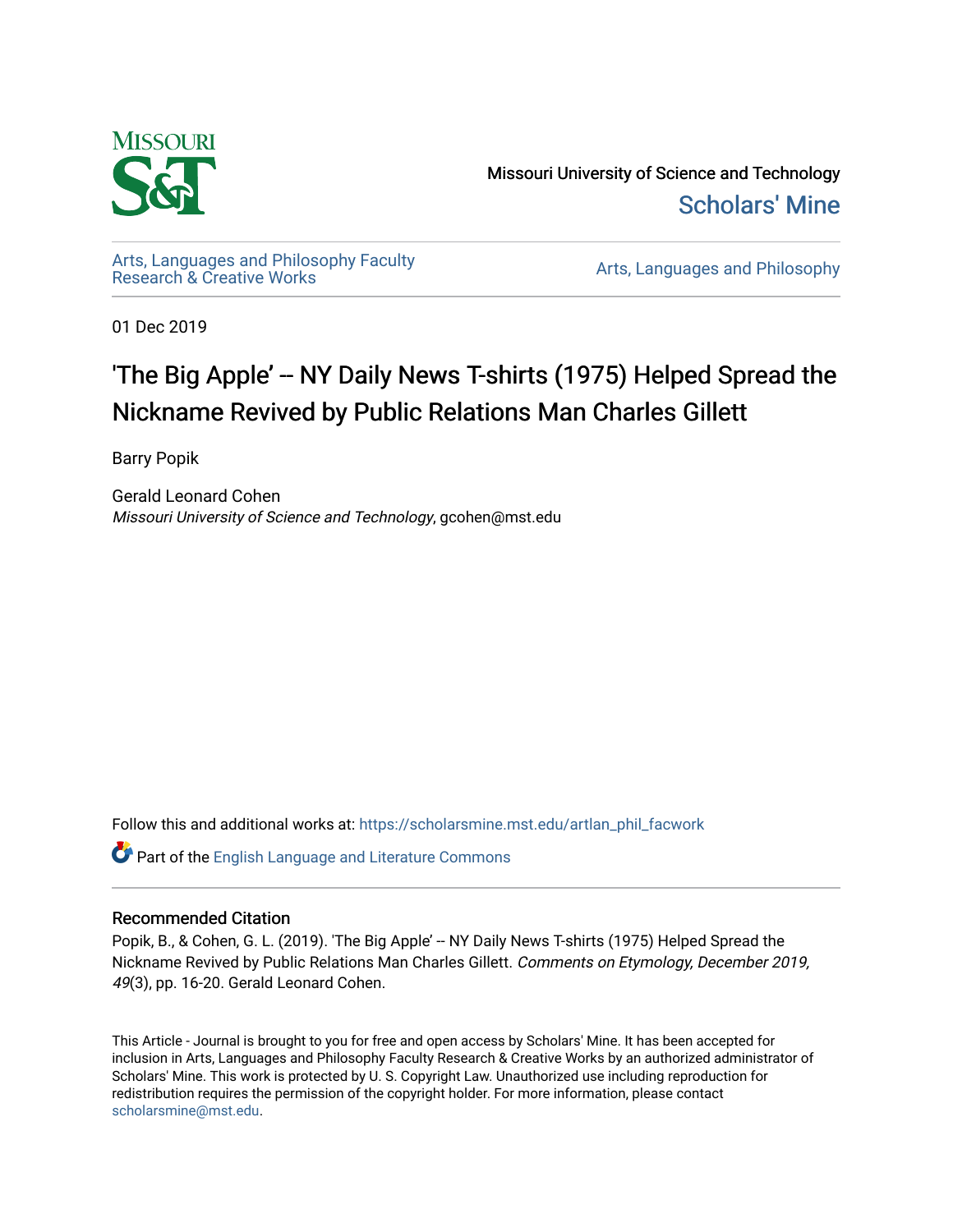#### COMMENTS ON ETYMOLOGY

December 2019 Vol. 49, no. 3

edited by Gerald Cohen Department of Arts, Languages, & Philosophy Missouri University of Science & Technology Rolla, MO 65409 Appears monthly, October - May; cost: \$16 per year Libraries, institutions: \$20 per year

## **CONTENTS**

#### [For *The Big Apple,* see item #4]

| 1. GERALD COHEN: Origin of the Glagolitic letter for 'R';                                                                   |  |
|-----------------------------------------------------------------------------------------------------------------------------|--|
| 2. GERALD COHEN: Spanish food <i>duelos y quebrantos</i><br>'sorrows and breakings' in light of <i>hot dog</i> (draft #2)5  |  |
|                                                                                                                             |  |
| a. GERALD COHEN: The Lolita Express - private jet of alleged                                                                |  |
| b. GERALD COHEN: [Reprint]: From the mind of a sociopath:                                                                   |  |
| c. GERALD COHEN: [Reprint]: <i>Jim E. Dimoni</i> ('Gimme the<br>Money') as a pseudonym in the TV show 'To Catch A           |  |
| 4. BARRY POPIK and GERALD COHEN: 'The Big Apple' --<br>NY Daily News T-shirts (1975) helped spread the nickname             |  |
| 5. PASCAL TRÉGUER: 'Put on the kibosh' in ca. 1830 poem<br><i>Penal Servitude!</i> ; more evidence a whip can be 'put on'21 |  |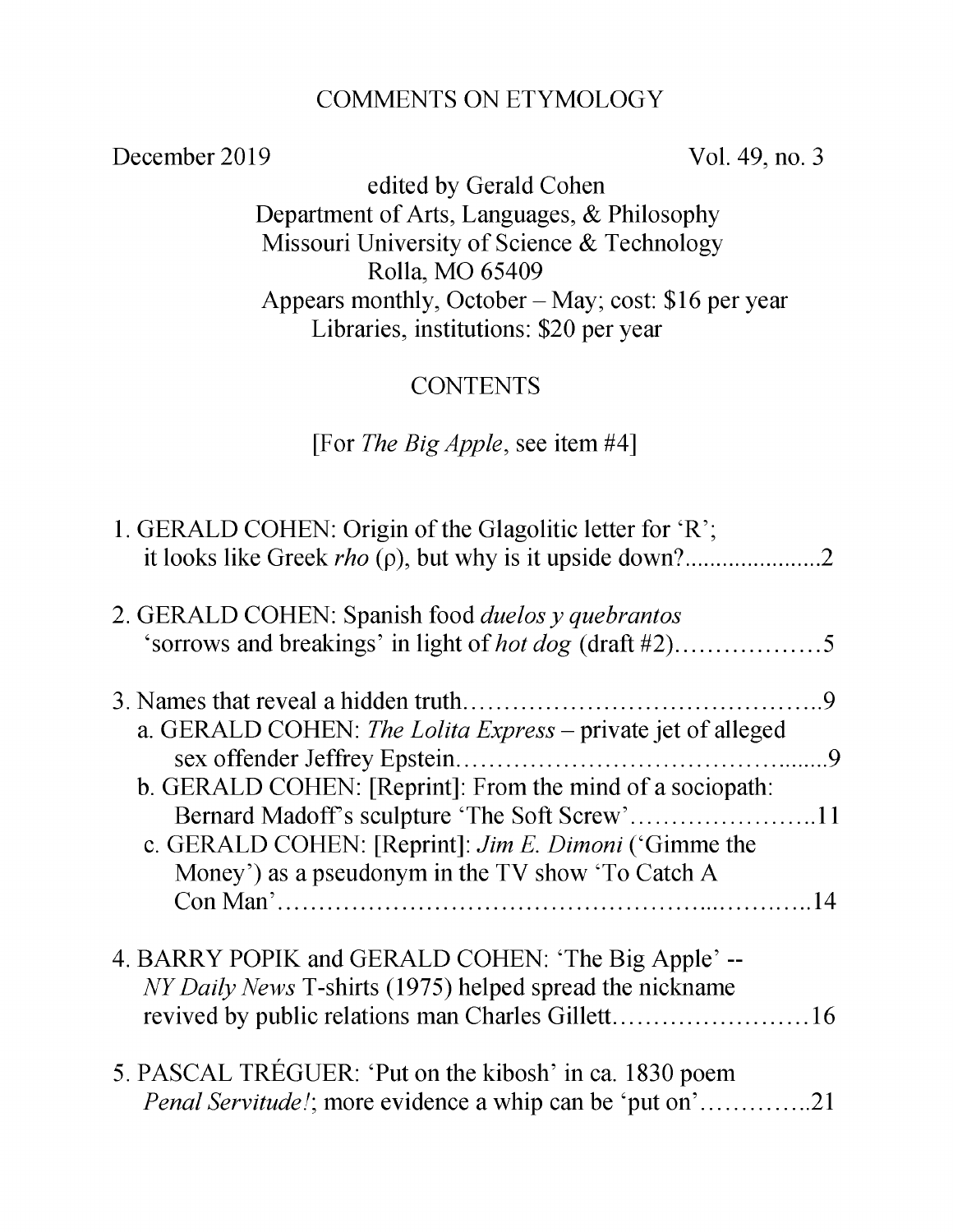#### 'THE BIG APPLE' -- *NY DAILY NEWS* T-SHIRTS (1975) HELPED SPREAD THE NICKNAME REVIVED BY PUBLIC RELATIONS MAN CHARLES GILLETT

Barry Popik and Gerald Cohen

A Sept. 12 2019 email sent by Barry Popik to several people interested in word origins included a brief item titled '"Big Apple" *Daily News* T-Shirts (1975)':

'Another discovery in the digitized *New York Daily News* - "Big Apple" T-shirts in 1975. This was before adman Bill Phillips invented "Big Apple" in 1976, as the *Wall Street Journal* said...'

Popik then added the URL for the newspaper clip, where we see the *Daily News* ad for the new T-shirts:

https://www.newspapers.com/clip/35787213/new york daily news big apple/

Afterwards I responded to Barry and the recipients of his email:

'Barry, the news about the *Daily News* Big Apple T-shirts is significant. It's the first written documentation of that development that I'm aware of. In December 1992 we attended the annual banquet of the American Name Society in which I spoke about NYC's nickname "The Big Apple" and gave you credit for the extraordinary research you did in advancing our knowledge of what happened. Charles Gillett was invited to the banquet (he was duly honored there), and he mentioned to me that after he started publicizing NYC as "The Big Apple," the sobriquet was picked up on T-shirts, which did a lot to help spread it.

'Until now I only had his word for this (which I never doubted), and now we have contemporary newspaper evidence of the T-shirts. Moreover, since the T-shirts didn't originate from just anywhere but from the *NY Daily News,* we can assume that the newspaper helped promote the sobriquet in its article/columns.'

The *New York Daily News* ad for the T-shirts is reproduced on the page below: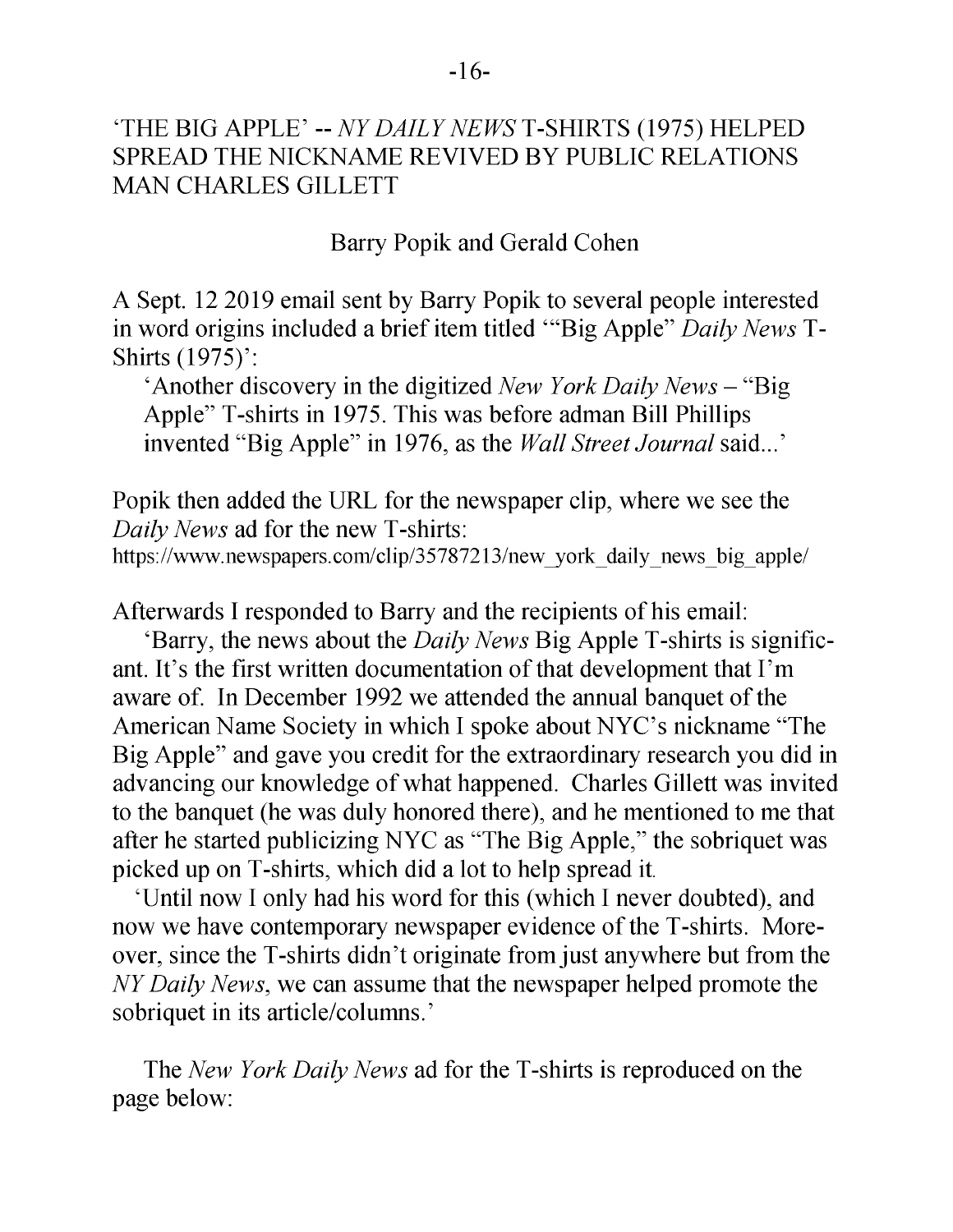

When I then asked Popik for the exact reference, he replied that his website contains an entry on 'Big Apple' T-shirts/sweat shirts/beach towels:

[https://www.barrypopik.com/index.php/new york city/entry/big apple t shirt/](https://www.barrypopik.com/index.php/new_york_city/entry/big_apple_t_shirt/) Here (next two pages) is that entry: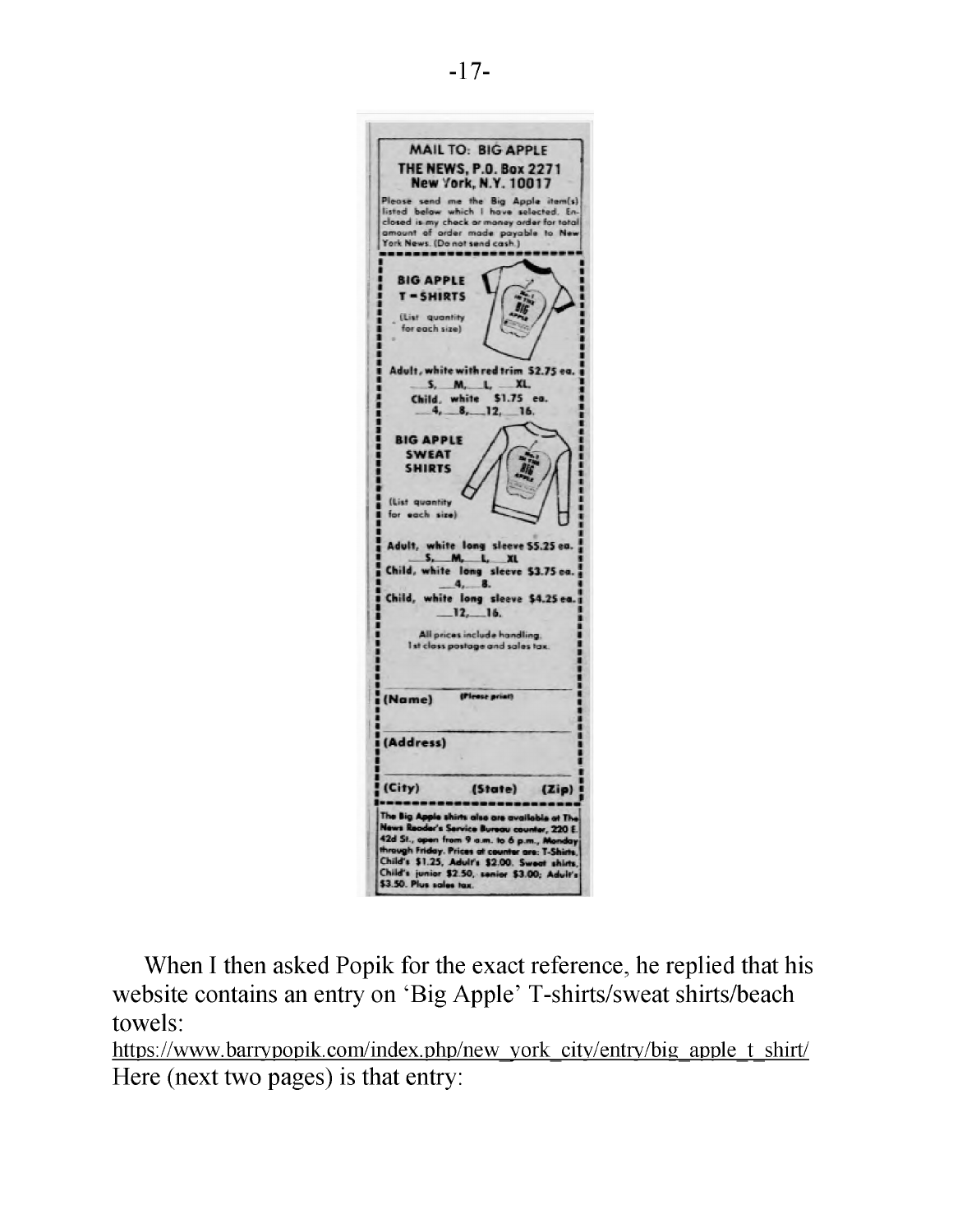## **'Entry from September 09, 2019** "Big Apple" T-shirts from the Daily News (1975)

'The *Daily News* newspaper popularized "Big Apple" by selling Tshirts, sweat shirts and beach towels in 1975 and 1976. The first ad was printed on July 13, 1975, and the last ad on August 5, 1976.

[Newspapers.com](https://www.newspapers.com/clip/35822770/no_1_in_the_big_apple_daily_news/) 13 July 1975, *Sunday News* (New York, NY), pg. 95, col. 1 ad: NO. 1 IN THE BIG APPLE BIG APPLE T-SHIRTS BIG APPLE SWEAT SHIRTS

[Newspapers.com](https://www.newspapers.com/clip/35823024/big_apple_tshirts_and_beach_towels/) 19 July 1975, *Daily News* (New York, NY), pg. 26, col. 3 ad: NO. 1 IN THE BIG APPLE BIG APPLE T-SHIRTS BIG APPLE SWEAT SHIRTS BIG APPLE BEACH TOWELS

[Newspapers.com](https://www.newspapers.com/clip/35787213/new_york_daily_news_big_apple/) 16 November 1975, *Sunday News* (New York, NY), Living sec., pg. 58, col. 2 ad: NO. 1 IN THE BIG APPLE BIG APPLE T-SHIRTS BIG APPLE SWEAT SHIRTS

[Newspapers.com](https://www.newspapers.com/clip/35827681/big_apple_tshirts_and_sweat_shirts/) 11 July 1976, *Sunday News* (New York, NY), Leisure sec., p. 12, col. 5: *Feel at Home In a Big Apple* NO. 1 IN THE BIG APPLE BIG APPLE T-SHIRTS BIG APPLE SWEAT SHIRTS BIG APPLE BEACH TOWELS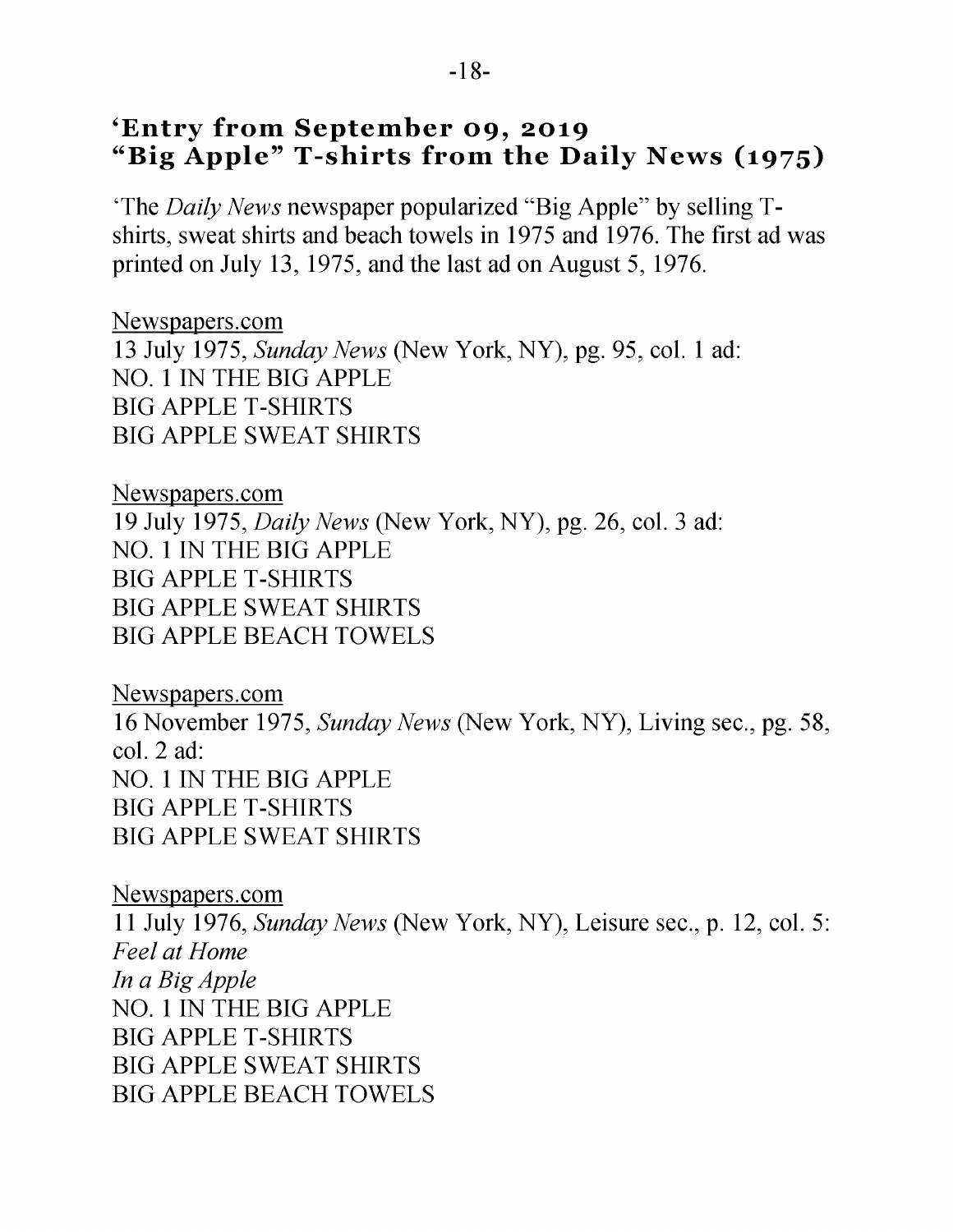[Newspapers.com](https://www.newspapers.com/clip/35822935/big_apple_tshirts_from_the_daily_news/) 5 August 1976, *Daily News* (New York, NY), pg. B12, col. 2 ad: NO. 1 IN THE BIG APPLE BIG APPLE T-SHIRTS BIG APPLE SWEAT SHIRTS.'

That concludes the entry on Popik's website. An interesting piece of the 'Big Apple' puzzle is now filled in. Also, when Charles Gillett (1992) told me of the unexpected role of T-shirts in promoting his 'Big Apple' campaign, he mentioned only the T-shirts; he either overlooked the sweat shirts and beach towels or regarded them as minimally significant.

#### REFERENCES

- Barron, James 1995. Charles Gillett, 80 the creator of the 'Big Apple' Ad Campaign. *New York Times,* Dec. 6, 1995, p. B/17, cols. 5-6.
- Barrypopik.com Barry Popik's extensive website on Americana (mainly its language). As of this writing, it contains over 10,000 entries.
- Cohen, Gerald and Barry A. Popik 2017. *Origin of New York City's Nickname 'The Big Apple*.' 2nd, revised and expanded edition. Frankfurt am Main: Peter Lang Verlag. 2011. (Gerald Cohen was the sole author of the first edition, 1991; all the important discoveries since 1991 were made by Popik.)
- Pombeiro, Beth Gillitt 1976. Crazy to the core.. .and proud of it. (The three dots appear in the article's title.). *The Philadelphia Inquirer* (Philadelphia, Pennsylvania), June 4, 1976, p. 30-D [https://www.newspapers.com/clip/35925145/im crazy about the big apple 1976/](https://www.newspapers.com/clip/35925145/im_crazy_about_the_big_apple_1976/) Pombeiro tells how ad exec Bill Phillips' 'Big Apple' 1976 T-shirt campaign helped popularize NYC's sobriquet, but she was evidently unaware of the *New York Daily News's* 'Big Apple' T-shirt campaign that began already a year earlier. However, she *was* aware that Charles Gillett deserves credit for reviving 'The Big Apple' in the early 1970s as NYC's sobriquet. Her article says: